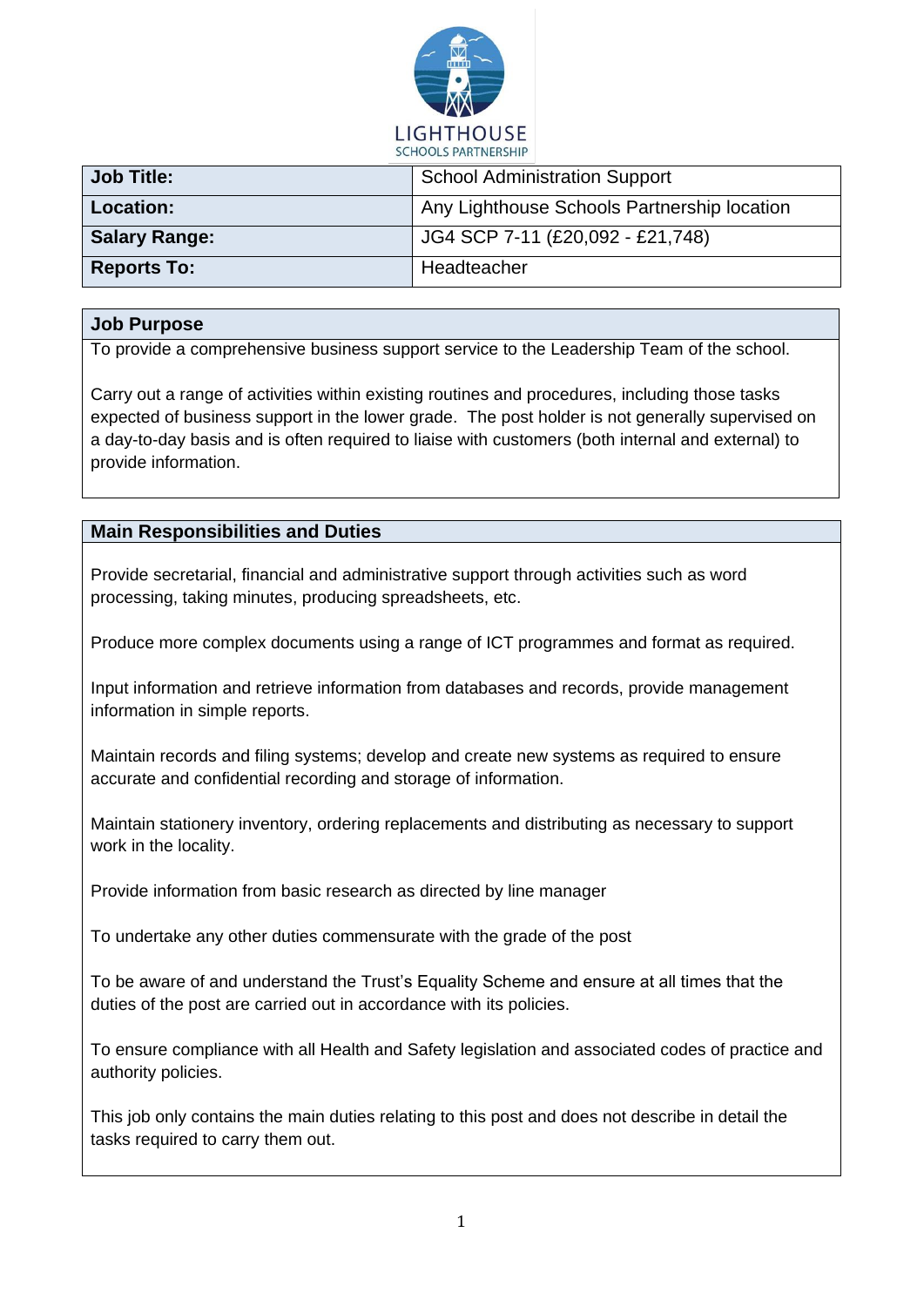

## **Supervision and Management**

Meet regularly with line manager to agree work priorities and deadlines and review activities. Work flows from line manager and a team and is generated within the general office routine. Advice and support is readily available when enquiries are outside the experience of the post holder.

#### **Problem Solving and Creativity**

The post holder will be expected to plan their own work with an awareness of related activities which will influence or be influenced by the work of the post holder.

## **Dimensions**

This post forms part of the team business support and may include specialist service procedures.

#### **Key Contacts and Relationships**

Team/ senior colleagues and indirect point of contact for general public. Direct relationship with Trust finance team.

#### **Decision Making**

This post provides business support for a team, liaising with partner agencies as necessary to improve services and outcomes for service users.

Post holder must use judgement to determine which enquiries need to be referred.

#### **Resources**

## **Working Environment**

#### **Special Notes or Conditions**

Much of the work undertaken within the team is of a highly confidential nature. The postholder must at all times maintain confidentiality and should be aware that, given the nature of the services provided by the team they may on occasions be exposed to information that they may find upsetting.

| Name      |  |
|-----------|--|
| Signature |  |
| Date      |  |